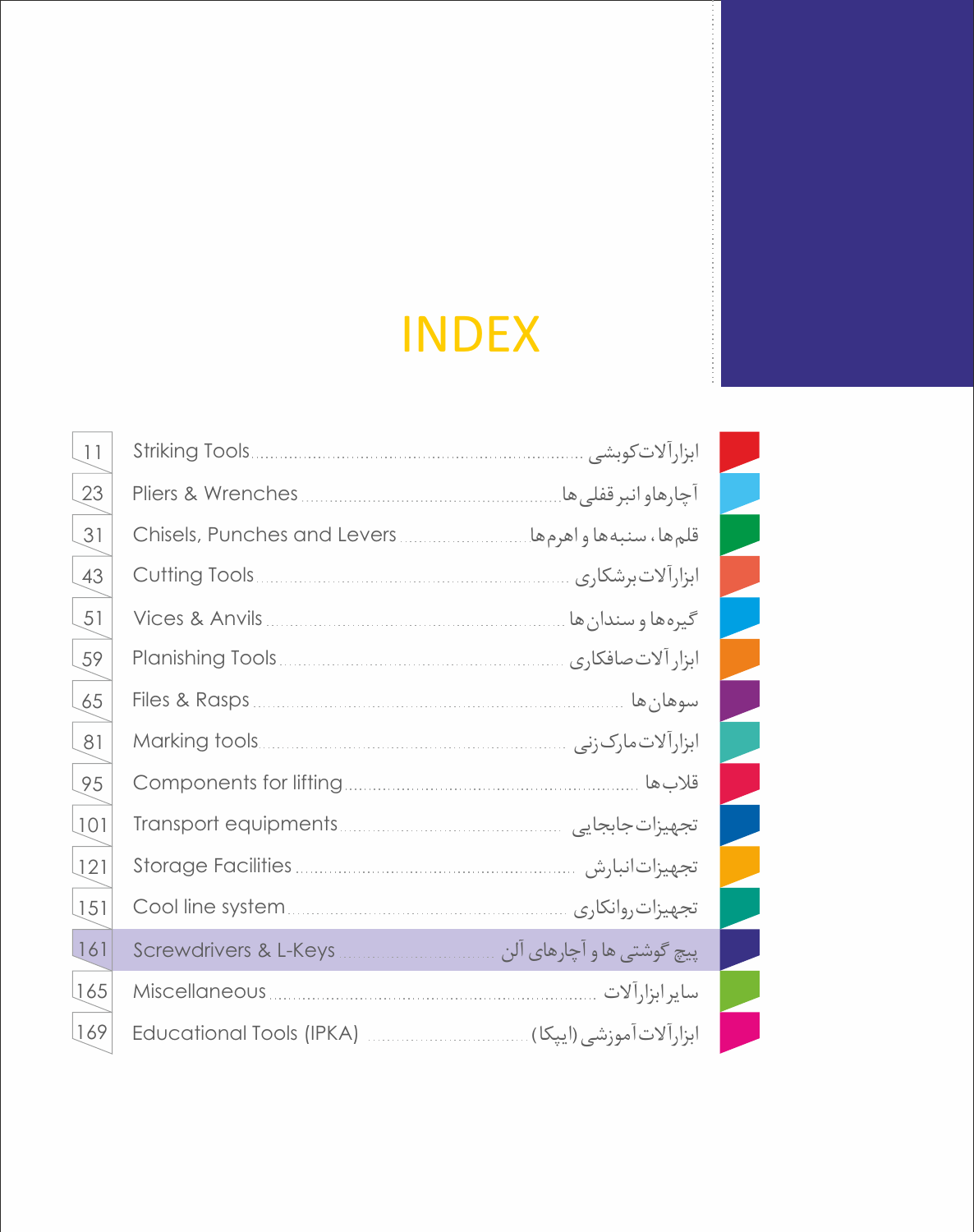## **پیچ گوشتی ها و آچارهاي آلن Screwdrivers & L-Keys**

www.iranpotk.com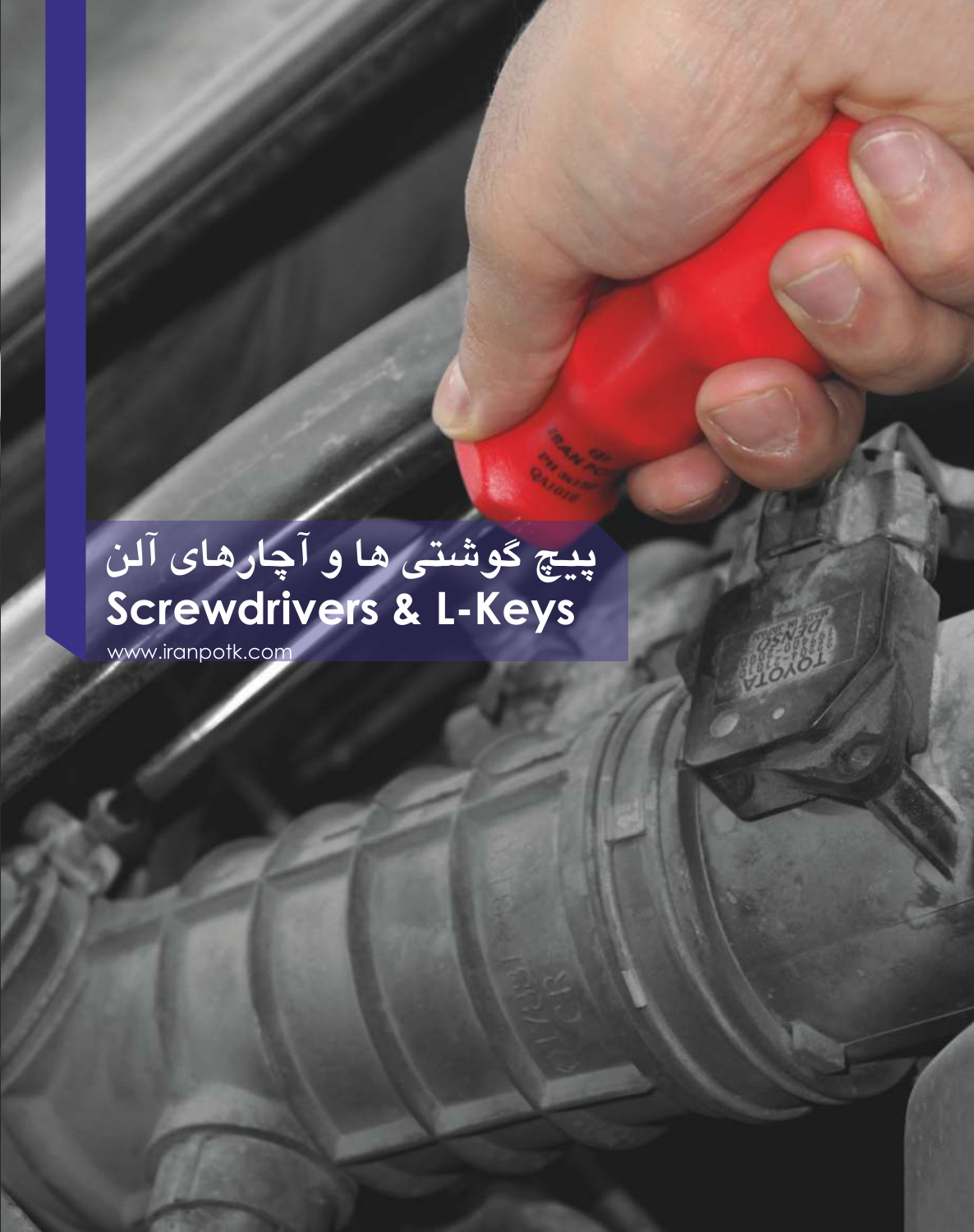| <b>Screwdrivers</b> |                                                                            |                                  |                                           |                                   | <mark>پيچ گوشتی ها</mark>                                        |                 |
|---------------------|----------------------------------------------------------------------------|----------------------------------|-------------------------------------------|-----------------------------------|------------------------------------------------------------------|-----------------|
|                     | Screwdriver for slotted screws (Form A)                                    |                                  |                                           |                                   | <del>پيچ</del> گوشت <u>ی دو سو(مدل A )</u>                       |                 |
|                     | Code No.                                                                   | مدل دسته<br>Handle model         | $\bigodot$<br>$a \bar{b}$                 | $\bigotimes_{\text{(mm)}}$        | $\bigcap^{\Delta}$ (mm)                                          | $\vert$ (mm)    |
|                     | QB 1010                                                                    | 1                                | $0.6 \times 3$                            | $\ensuremath{\mathsf{3}}$         | 80                                                               | 81              |
| a                   | QB 1110                                                                    | $\overline{2}$                   | $0.6 \times 3$                            | $\ensuremath{\mathsf{3}}$         | 80                                                               | 81              |
| b                   | QB 1012                                                                    | 1                                | $0.8\times4$                              | 4                                 | 100                                                              | 98              |
|                     | QB 1112                                                                    | $\overline{2}$                   | $0.8\times4$                              | $\sqrt{4}$                        | 100                                                              | 98              |
|                     | QB 1014                                                                    | 1                                | $1\times 5.5$                             | $\sqrt{5}$                        | 125                                                              | 98              |
|                     | QB 1114                                                                    | $\overline{2}$                   | $1\times 5.5$                             | 5                                 | 125                                                              | 98              |
|                     | QB 1016                                                                    | $\mathbf{1}$                     | $1.2 \times 6.5$                          | $\,6$                             | 150                                                              | 105             |
| (A)                 | QB 1116                                                                    | $\overline{2}$                   | $1.2 \times 6.5$                          | $\,6$                             | 150                                                              | 105             |
|                     | QB 1018                                                                    | $\mathbf{1}$                     | $1.6 \times 8$                            | 8<br>$\,8\,$                      | 175<br>175                                                       | 112<br>112      |
|                     | QB 1118<br>Screwdriver for slotted screws (Form B)                         | $\overline{2}$                   | $1.6 \times 8$                            |                                   | <u>پيچ گوشتی دو سو (مدل B )</u>                                  |                 |
|                     |                                                                            |                                  |                                           |                                   |                                                                  |                 |
|                     | Code No.                                                                   | مدل دسته<br>Handle model         | $\bigodot$<br>axb                         | $\bigotimes_{\text{(mm)}}$        | $\left[\begin{matrix} \Delta \\ \nabla \end{matrix}\right]$ (mm) | $\vert$ (mm)    |
| b<br>a              | QB 2010                                                                    | 1                                | $0.5 \times 3$                            | 3                                 | 80                                                               | 81              |
|                     | QB 2110                                                                    | 2                                | $0.5 \times 3$                            | 3                                 | 80                                                               | 81              |
|                     | QB 2012                                                                    | $\mathbf{1}$                     | $1 \times 4.5$                            | 4.5                               | 125                                                              | 98              |
|                     | QB 2112                                                                    | $\overline{2}$                   | $1 \times 4.5$                            | 4.5                               | 125                                                              | 98              |
| (B)                 |                                                                            |                                  |                                           |                                   |                                                                  |                 |
|                     | <b>Screwdriver for Phillips screws</b>                                     |                                  |                                           |                                   | <del>پیچ</del> گوش <u>تی چه</u> ار سو                            |                 |
|                     | Code No.                                                                   | مدل دسته<br>Handle model         | $\bigoplus$                               | $\varnothing$<br>(mm)             | $\left[\begin{matrix} \Delta \\ \nabla \end{matrix}\right]$ (mm) | $\vert$ (mm)    |
|                     | QA 1010                                                                    | 1                                | PH <sub>0</sub>                           | 3                                 | 60                                                               | 81              |
|                     | QA 1110                                                                    | $\mathbf{2}$                     | PH <sub>0</sub>                           | 3                                 | 60                                                               | 81              |
|                     | QA 1012                                                                    | $\mathbf{1}$                     | PH <sub>1</sub>                           | 4.5                               | 75                                                               | 98              |
|                     | QA 1112                                                                    | $\overline{2}$                   | PH <sub>1</sub>                           | 4.5                               | 75                                                               | 98              |
|                     | QA 1014                                                                    | $\mathbf{1}$                     | PH <sub>2</sub>                           | 6                                 | 100                                                              | 105             |
|                     | QA 1114                                                                    | $\overline{2}$                   | PH <sub>2</sub>                           | 6                                 | 100                                                              | 105             |
|                     | QA 1016                                                                    | $\mathbf{1}$                     | PH <sub>3</sub>                           | 8                                 | 150                                                              | 112             |
|                     | QA 1116                                                                    | $\overline{2}$                   | PH <sub>3</sub>                           | 8                                 | 150                                                              | 112             |
|                     | QA 1018                                                                    | $\mathbf{1}$                     | PH4                                       | 10                                | 200                                                              | 112             |
|                     | QA 1118                                                                    | $\overline{2}$                   | PH <sub>4</sub>                           | 10                                | 200                                                              | 112             |
|                     | <b>Screwdriver for TORX screws</b>                                         |                                  |                                           |                                   | <del>پیچ</del> گوشتی ستارهای                                     |                 |
|                     | Code No.                                                                   | مدل دسته<br>Handle model         | $\circledast$                             | Ø<br>(mm)                         | $\left[\begin{matrix} \Delta \\ \nabla \end{matrix}\right]$ (mm) | $\vert$ (mm)    |
|                     |                                                                            | 1                                |                                           |                                   |                                                                  |                 |
|                     |                                                                            |                                  |                                           | 4                                 |                                                                  |                 |
|                     | QC 1012                                                                    | $\mathbf{1}$                     | <b>TX15</b>                               | 4                                 | 80                                                               | 98              |
|                     |                                                                            | 2                                | <b>TX15</b>                               | 4                                 | 80                                                               | 98              |
|                     | QC 1014                                                                    | $\mathbf{1}$                     | <b>TX20</b>                               | 4.5                               | 100                                                              | 98              |
|                     | QC 1114                                                                    | $\overline{2}$                   | <b>TX20</b>                               | 4.5                               | 100                                                              | 98              |
|                     | QC 1016                                                                    | $\mathbf{1}$                     | <b>TX30</b>                               | 6                                 |                                                                  | 105             |
|                     |                                                                            |                                  |                                           |                                   |                                                                  |                 |
|                     | QC 1010<br>QC 1110<br>QC 1112<br>QC 1116<br>Two component handle (Model 2) | $\overline{c}$<br>$\overline{2}$ | <b>TX10</b><br><b>TX10</b><br><b>TX30</b> | 4<br>6<br>Single handle (Model 1) | 80<br>80<br>115<br>115                                           | 81<br>81<br>105 |
|                     | دسته دو جزئی ( مدل ۲ )                                                     |                                  |                                           | دسته ساده (مدل ١)                 |                                                                  |                 |

- تیغه ها از جنس فولاد کروم- وانادیوم ساخته و سخت کاري می شوند. 3
- دسته ها در دو مدل ارگونومیـک سـاده و ارگونومیـک دو جزئی تولیـد- 3 می شوند.
- مدل دسته دو جزئی، امکان اعمال گشتاورهاي بالاتر را فراهم می آورد. 3
	- مطابق با استاندارد ISO تولید می شوند. 3

Iran Potk Tools Company

lran Potk Tools Company (أَجَارِهَا وَ اللهُ عَرِّشْتَيْ هَا وَ آَجَارُهَا وَ آلَنْ

پیچ گوشتیها و آچارهاي آلن

4As per ISO standard

whole length

 $\blacktriangleright$  The blade in chrome vanadium steel is fully hardened over the

If the two component handle for quick and low-exertion working